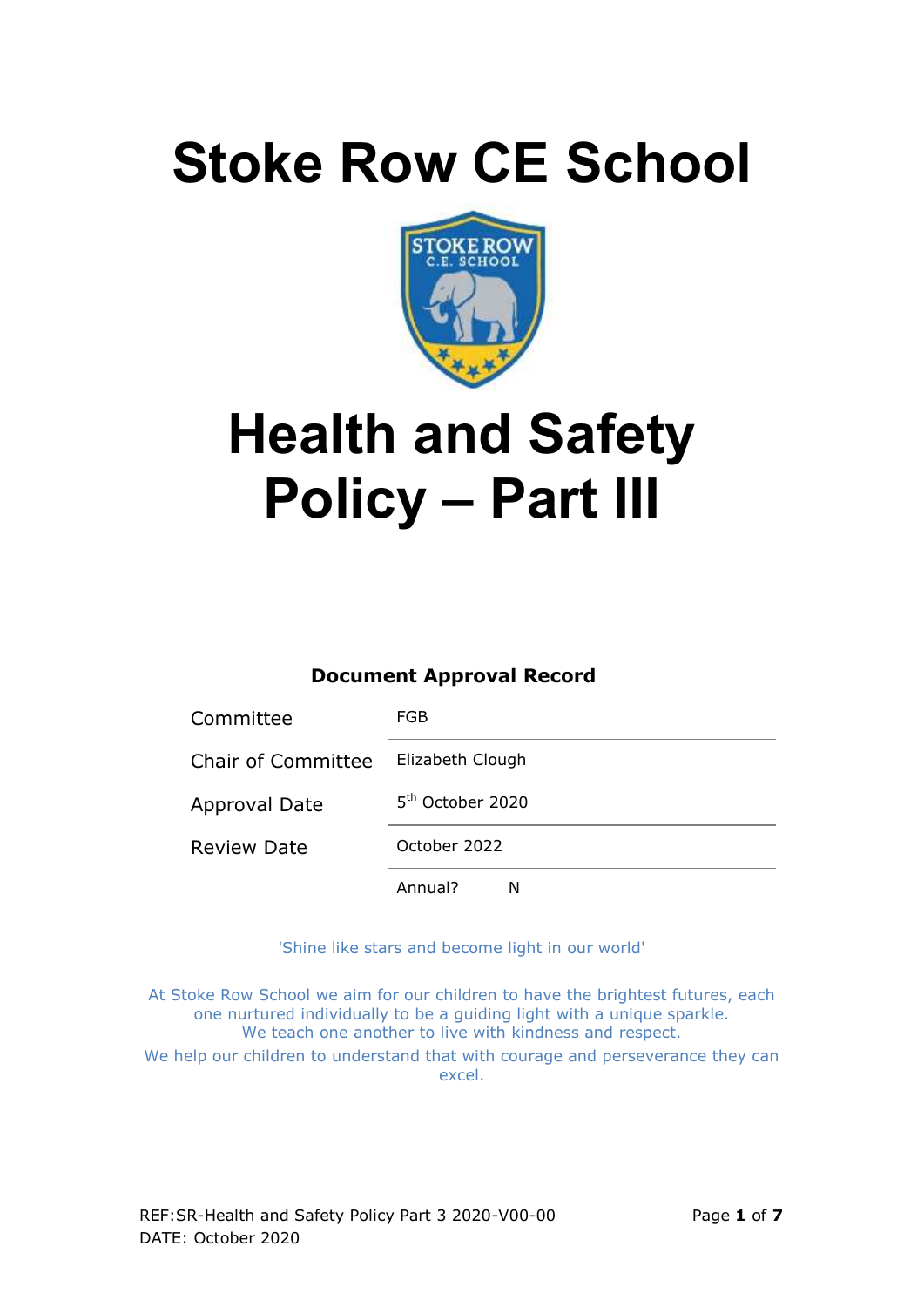These policies are all created in line with the Christian foundation of this school which is expressed through our five core values and our view that every child is unique and valued.

# **Contents**

| 4.1  |  |
|------|--|
| 4.2  |  |
| 4.3  |  |
| 4.4  |  |
| 4.5  |  |
| 4.6  |  |
| 4.7  |  |
| 4.8  |  |
| 4.9  |  |
| 4.10 |  |
| 4.11 |  |
|      |  |
|      |  |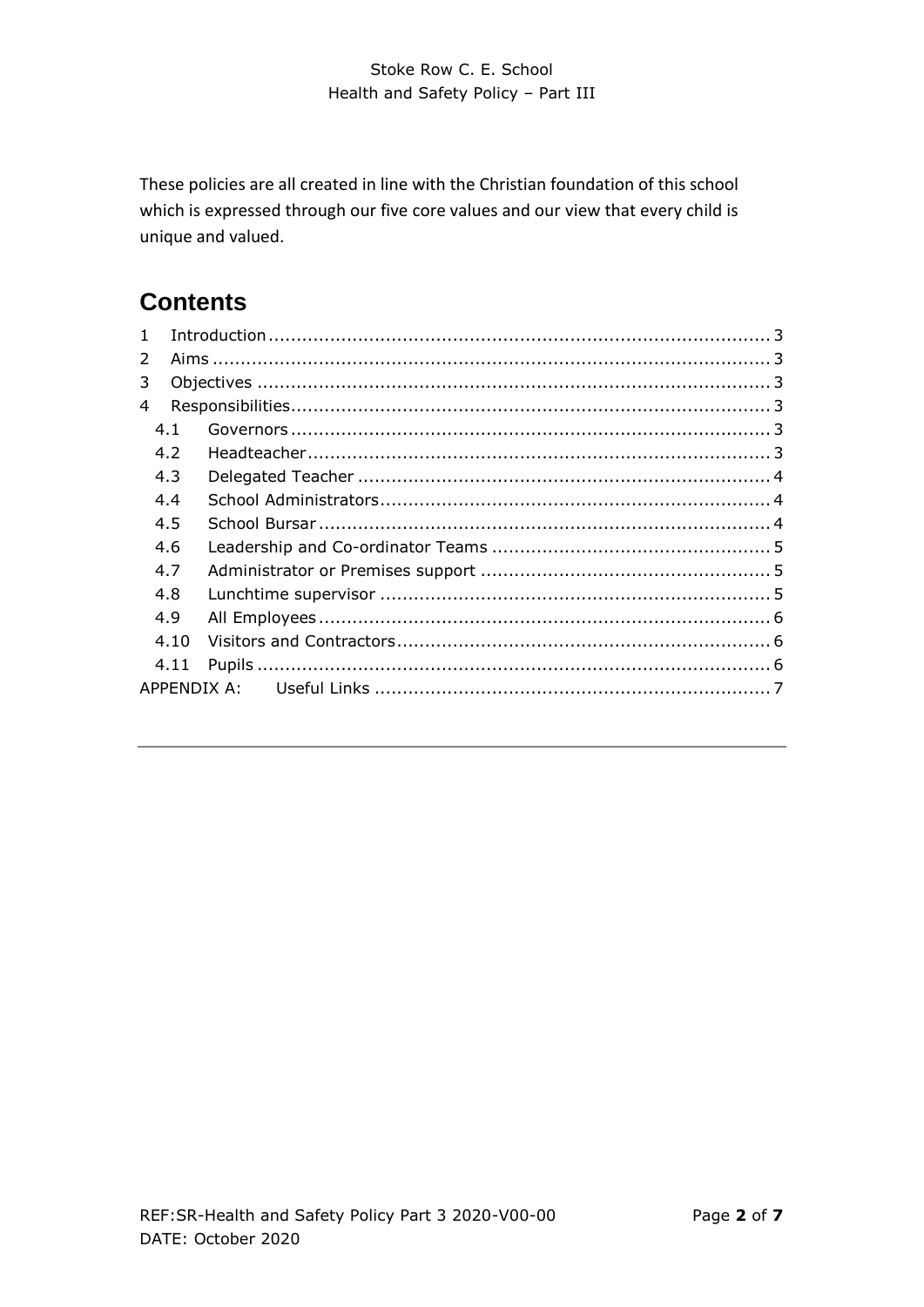## <span id="page-2-0"></span>**1 Introduction**

To be adopted alongside the Oxfordshire County Council Health & Safety Policies - Part I, Part II (Children, Education and Families Directorate) and the standard County Council procedures, including this policy.

## <span id="page-2-1"></span>**2 Aims**

To establish and maintain a safe and healthy working environment.

## <span id="page-2-2"></span>**3 Objectives**

- To raise awareness amongst employees, pupils and other site users of health and safety issues and to encourage good practice;
- To take all reasonable precautions to protect people by reducing risks both on and off site;
- To take prompt and appropriate action in the event a hazardous situation developing, and of an accident and / or emergency occurring on or off site.

# <span id="page-2-3"></span>**4 Responsibilities**

## <span id="page-2-4"></span>*4.1 Governors*

- To monitor the allocation of funds based on suitable and sufficient risk assessments.
- Prioritise health and safety matters within the School Development Plan.
- Purchase and maintain equipment to British and European Standards.
- Have health and safety as a standing item on the agenda of all resources committee meetings, and as an item on the full governor's meetings when required.
- Carry out regular inspections as outlined in the Governors' Handbook.
- Cooperate with the employer, Oxfordshire County Council (OCC) on matters of health and safety.
- Nominate a Governor with responsibility for health and safety;
- Monitor the effectiveness of the Health and Safety policy.

## <span id="page-2-5"></span>*4.2 Headteacher*

- To take overall responsibility for the implementation and monitoring of the establishments health and safety policy by:
	- o Line managing the Staff;
	- $\circ$  Allocating sufficient resources to meet health and safety priorities;
	- o Ensuring attendance on appropriate health and safety training courses

(For more information see [Health and Safety Training\)](http://schools.oxfordshire.gov.uk/cms/sites/schools/files/folders/folders/documents/healthandsafety/proceduresaz/Training_and_Competence.pdf).

- Liaising with the employer (OCC) over health and safety issues.
- Regularly checking the [Health and Safety](http://schools.oxfordshire.gov.uk/cms/content/health-and-safety) website.
- Ensuring good communications by including health and safety issues in Staff briefings, bulletins and meetings.
- Ensure all employees and contractors are fully briefed on health and safety site issues.
- Complete all relevant risk assessments.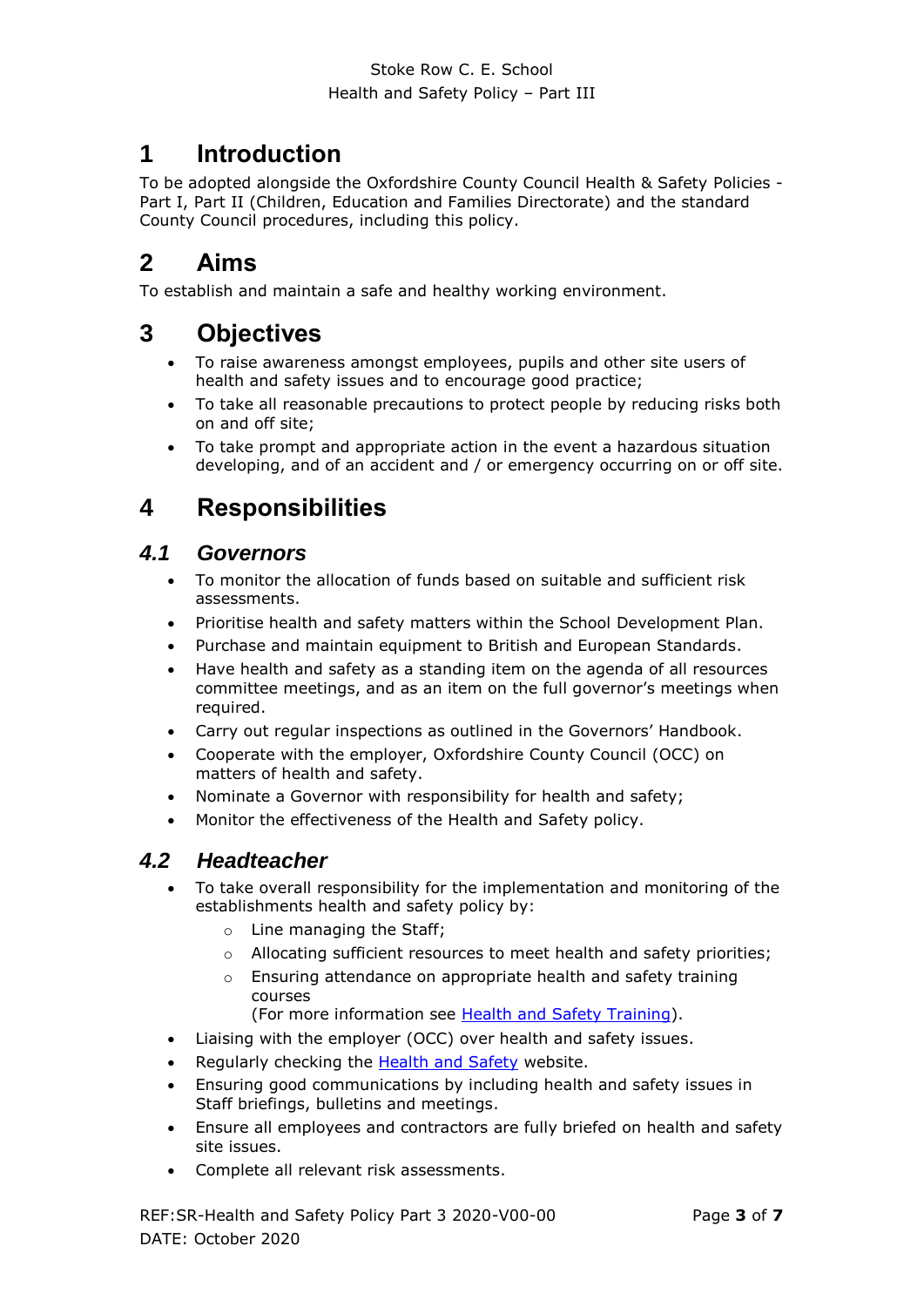#### Stoke Row C. E. School Health and Safety Policy – Part III

- Organising and implementing termly inspections in consultation with Trade Union Safety Representatives and Governors.
- Overseeing the completion of the arrangements and risk assessments for all on/off site activities.
- Reviewing staff risk assessments as appropriate.
- Ensuring that health & safety is a criterion for performance management/appraisal scheme.
- Ensure all employees are fully briefed on health and safety site issues.
- <span id="page-3-0"></span>Formulate and implement a policy for the management of critical incidents

#### **Delegated Teacher**

- Include health and safety in all new employees' induction.
- Undertake an annual health and safety training needs analysis of all employees
- Monitor departmental documentation, risk assessments, practices and procedures.
- Encourage and support employees in completing risk assessments for pupils giving cause for concern
- Ensure that QCA / HSE health and safety curriculum requirements are being delivered in lessons.
- Support employees with personal safety issues including stress
- Ensure off site visits are approved and appropriately staffed
- Review departmental coordinators risk assessments annually;
- Ensure health and safety is a standing item on all agendas;
- Carry out termly fire drills.
- Carry out termly lock down drills.

## <span id="page-3-1"></span>*4.3 School Administrators*

- Are required to ensure that:
	- o All office risk assessments are completed and reviewed
	- $\circ$  Visitors are registered, wear a badge and are shown the emergency procedures.
	- o Hazard reporting and maintenance documentation is actioned.
	- o Accident and Physical and Verbal Abuse report is completed on the online reporting system
	- o All appropriate risk assessments guidance and hiring documentation is completed for community use of the site.
	- $\circ$  All community users are registered and made aware of emergency procedures.
	- o Adequate trained first aid cover is available for on /off site activities.
	- o Periodic checks are made of the first aid arrangements and containers.

#### <span id="page-3-2"></span>*4.4 School Administrator*

- Organise the planned programmed maintenance of plant and equipment.
- Arrange for the annual electrical testing programme and 7 yearly hard wiring testing.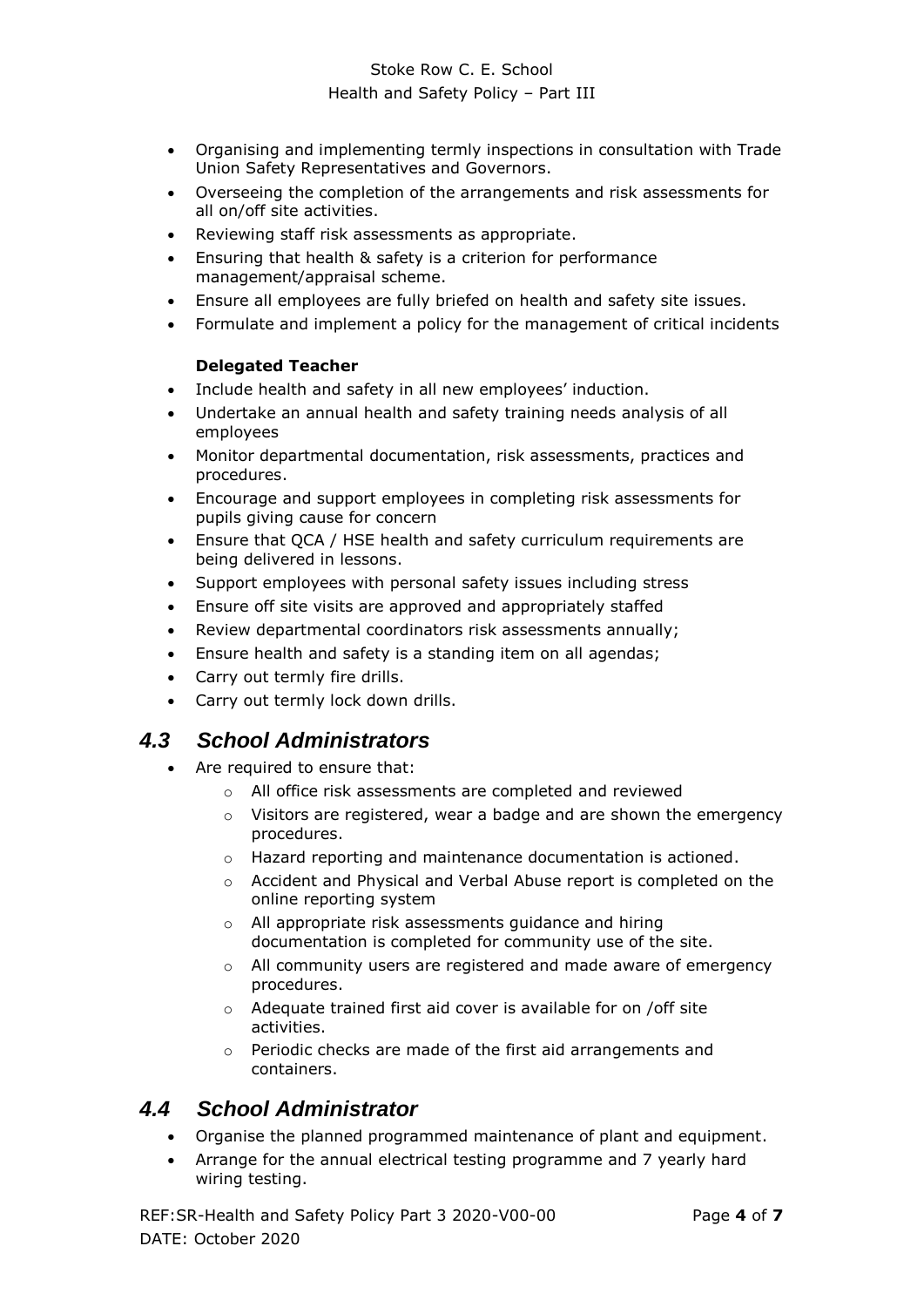#### Stoke Row C. E. School Health and Safety Policy – Part III

- Maintaining accurate records of all equipment and resources.
- Purchase and maintain all equipment and resources to County Council prescribed standards.
- Ensure that the school follows the County Council procedures:
	- o when selecting a contractor [\(Contracting safely\)](http://schools.oxfordshire.gov.uk/cms/sites/schools/files/folders/folders/documents/healthandsafety/proceduresaz/Contracting_Safely.pdf)
	- o when completing a Self-Financed Improvement Project (SFA Form)
	- o when liaising with contractors over health and safety matters;
	- o when monitoring health and safety issues on-site regarding either county council or school appointed contactors.
- Ensure all maintenance employees are trained and competent to undertake their tasks safely.

## <span id="page-4-0"></span>*4.5 Leadership and Co-ordinator Teams*

- Produce health and safety risk assessment guidance and documentation as appropriate especially in Art, Design & Technology, ICT, Science, PE and off-site activities.
- Ensure all hazardous equipment and materials are appropriately marked, assessed, maintained and used by a competent person.
- Advising colleagues on the completion of risk assessments and ensuring they are carried out, reviewed periodically and recorded.
- Annually undertake training needs analysis for their teams.
- Ensure health and safety is a standing item on all agendas.
- Check that pupils are aware of health and safety issues and that these are being continually reinforced.
- Complete all relevant risk assessments.

#### <span id="page-4-1"></span>*4.6 Administrator or Premises support*

- Carry out daily checks of the site and take appropriate remedial action.
- Prioritise and process the maintenance reports.
- Review progress with the headteacher and premises governor.
- Ensure all contractors are fully briefed on health and safety site issues.
- Check fire extinguishers and maintain the Fire Safety Folder
- Check ladders and step ladders 6 monthly.
- Check emergency lights monthly and test the emergency light batteries annually.
- Carry out periodic water temperature tests as detailed in the Water Hygiene Folder and maintain the Water Hygiene Folder.
- Run all taps before the start of term after the long holidays (more than 2 weeks).
- COSHH information sheets are obtained for all materials held on site and an appropriate risk assessment completed.
- Alert the Head of Establishment to issues of security and lone working

## <span id="page-4-2"></span>*4.7 Lunchtime supervisor*

• Check the playground and play equipment weekly.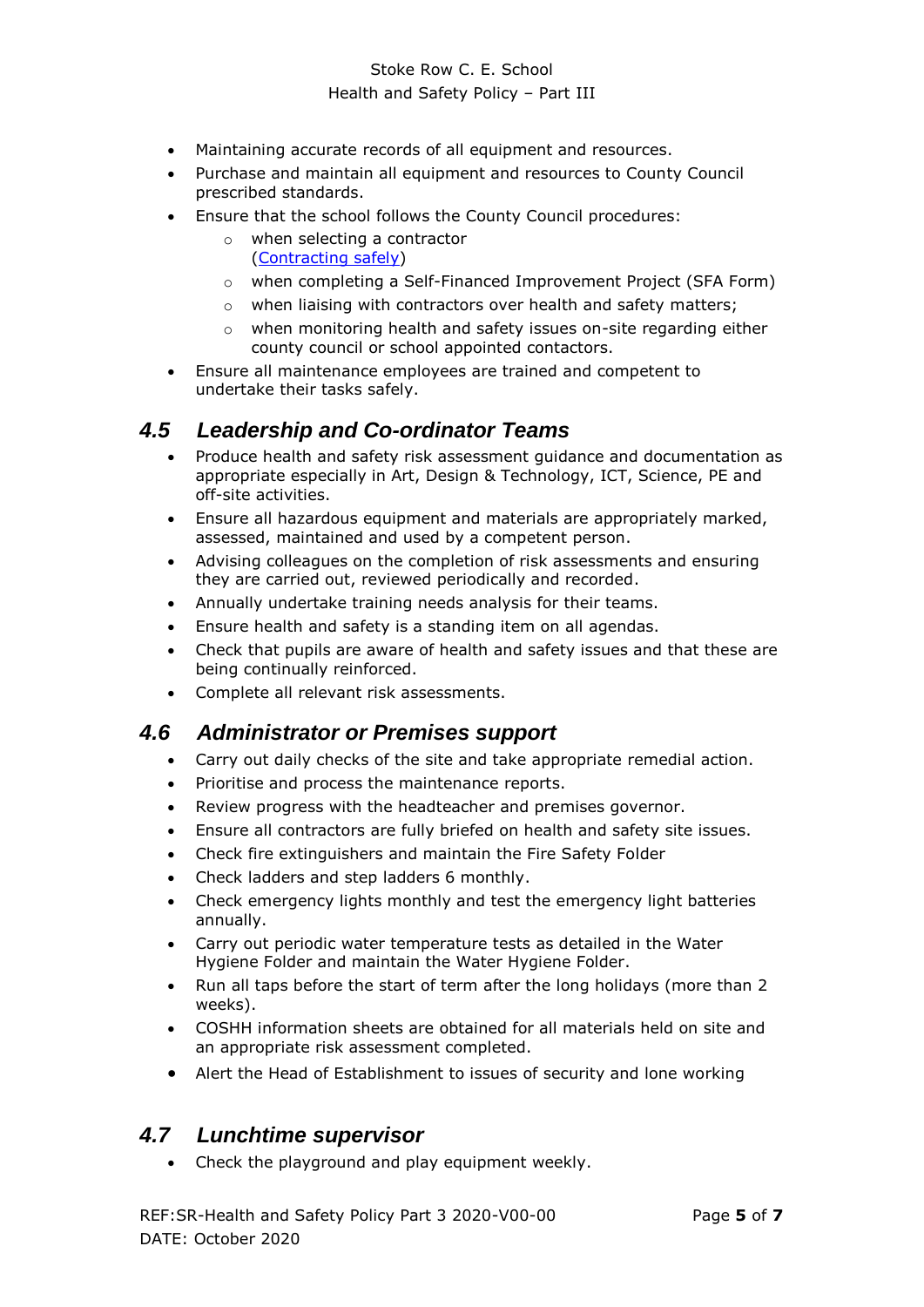#### Stoke Row C. E. School Health and Safety Policy – Part III

## <span id="page-5-0"></span>*4.8 All Employees*

- Sign in on arrival each day.
- Cooperate with health and safety requirements.
- Report all defects to the office administrator responsible for Health and Safety
- Complete and action risk assessments for all potentially hazardous on/off site activities.
- Use, but not misuse things provided for your health, safety and welfare.
- Do not undertake unsafe acts.
- Inform Head of Establishment of any "Near-Misses" and record in Near-Miss Folder in the staffroom.
- Be familiar with the emergency action plans for fire, first aid, bomb, security and off site issues.
- Raise health, and safety and environmental issues with pupils.

## <span id="page-5-1"></span>*4.9 Visitors and Contractors*

- Sign in at the School Office on arrival.
- Read the resume of the health and safety procedures on arrival at the School.
- Contractors will be informed of hazards peculiar to this site, e.g. asbestos and fragile roofs.
- Contractors, where applicable, are required to sign the Asbestos Folder.
- Wear a visitor badge whilst on site at all times.
- Follow evacuation and lock down procedures in the event of an emergency.

#### <span id="page-5-2"></span>*4.10 Pupils*

- Behave in a way that does not put your health and safety at risk.
- Observe standards of dress consistent with good health, safety and hygiene practices.
- Follow all safety rules including the instructions of staff given in an emergency.
- Use, but not misuse, things provided for your health, safety and welfare.